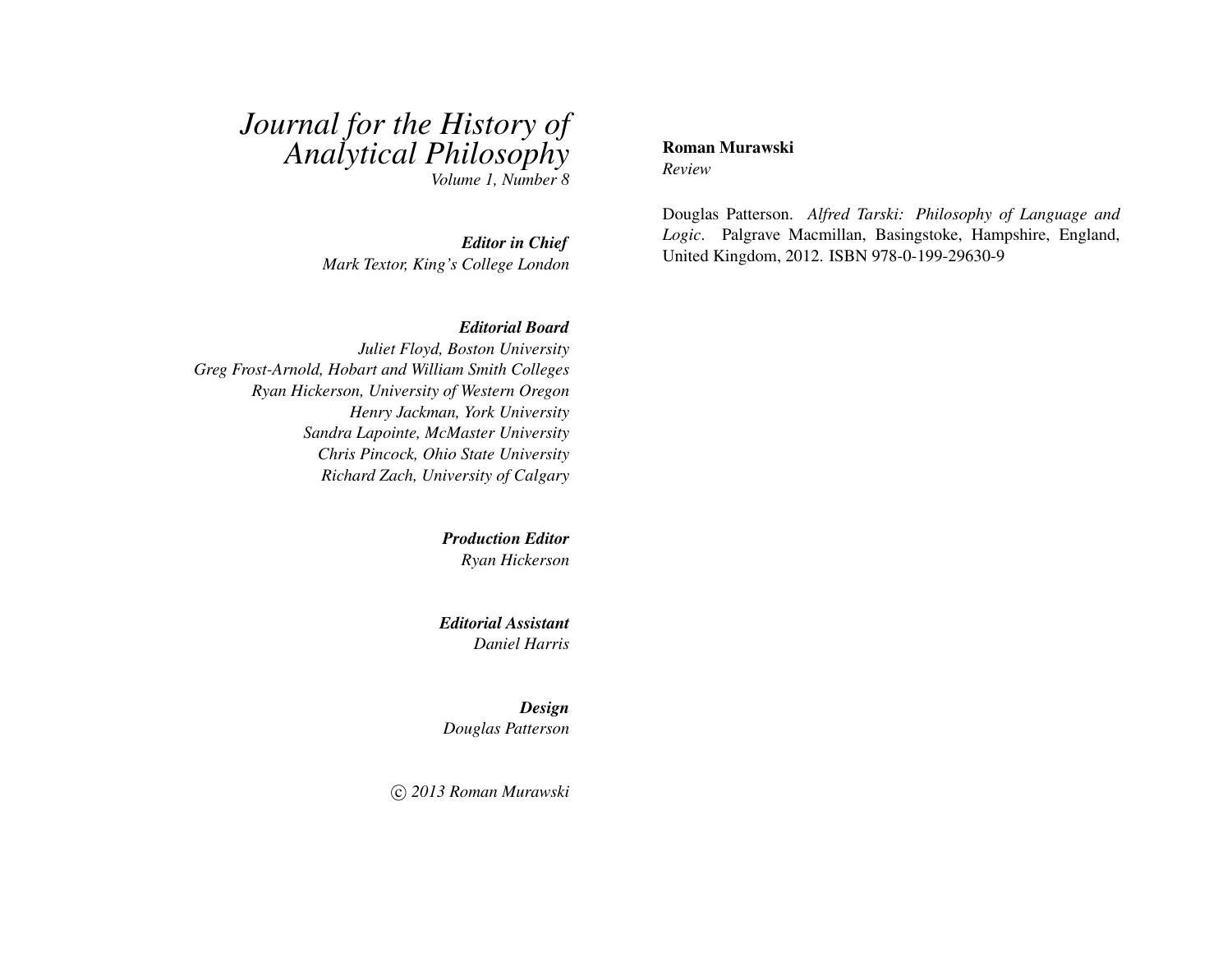## *Review:* Alfred Tarski, Philosophy of Language and Logic *by Douglas Patterson*

### Roman Murawski

The book under review has been published in the series "History of Analytic Philosophy." The aim of the series is, as the editor Michael Beaney explains in the foreword, "to create a venue for work on the history of analytic philosophy, consolidating the area as a major field of philosophy and promoting further research and debate" (p. viii). The history of analytic philosophy is understood here broadly—it covers the period from the last three decades of the nineteenth century (works of Frege, Russell, Moore and Wittgenstein) to the start of the twenty-first century.

The starting point of Patterson's considerations in the book under review is the distinction of expressive and representational semantics. Language stands between mind and world. So one can think of it either in terms of its relation to the mind or in terms of its relation to the world. Consequently one may conceive of meaning in terms of the expression of thoughts or in terms of the representation of things. These approaches are called, respectively, expressive and representational semantics. In the first the notions of assertion and justification have primacy whereas in the second the notions of reference and truth are considered more important. The former is connected with the proof-theoretic conception of logic, while the latter is associated with the model-theoretic conception.

The book examines the development of truth-conditional, representational semantics by Tarski from the late 1920s until the mid-1930s. The author's goal is to explain where Tarskis views came

from, not to defend them. Since Tarski was rather reticent in expressing his philosophical views and commitments, the book is, as Patterson says in the Introduction, "something of an exercise in philosophical detective work" (p. 10). The method the author followed was: "to figure out what the views of his [Tarskis] teachers were and then find sufficient signs of those views in what Tarski did say that we can feel comfortable filling in the gaps with those views" (p. 10).

Two famous papers by Tarski are important from the point of view of the subject of the book: "The Concept of Truth in Formalized languages" (first published in Polish in 1933 and then in German in 1935) and "On the Concept of Logical Consequence" (published in both Polish and German in 1936). In the first paper a definition of truth for formal languages in terms of satisfaction was given (the recursive structure of a formal language was used here). One finds there also a famous T-scheme and a proposal to solve the Liar paradox by distinguishing the language and its metalanguage, as well as the theorem on the undefinability of truth for a language in itself. In the second paper Tarski gave a semantic definition of logical consequence by applying the ideas of the first paper.

Patterson shows in the book that Tarski's views were more complex than they are usually taken to be. He argues that both indicated papers made major contributions to representative semantics and model theory. Simultaneously he shows, by careful examination of Tarski's works, that Tarskis results were in fact motivated by the expressive conception of meaning. He inherited this view from his teacher Stanis?aw Leśniewski, and Tarski referred to it as "intuitionistic formalism." Intuitionistic formalism, or intuitive formalism, as it is sometimes called, was the conviction that logical formulas should be meaningful not only from the syntactic but also from the intuitive point of view. Thus Leśniewski claimed that every language system says something about something, that statements of every formal theory are endowed with meaning. He rejected the interpretation of such theories as games using symbols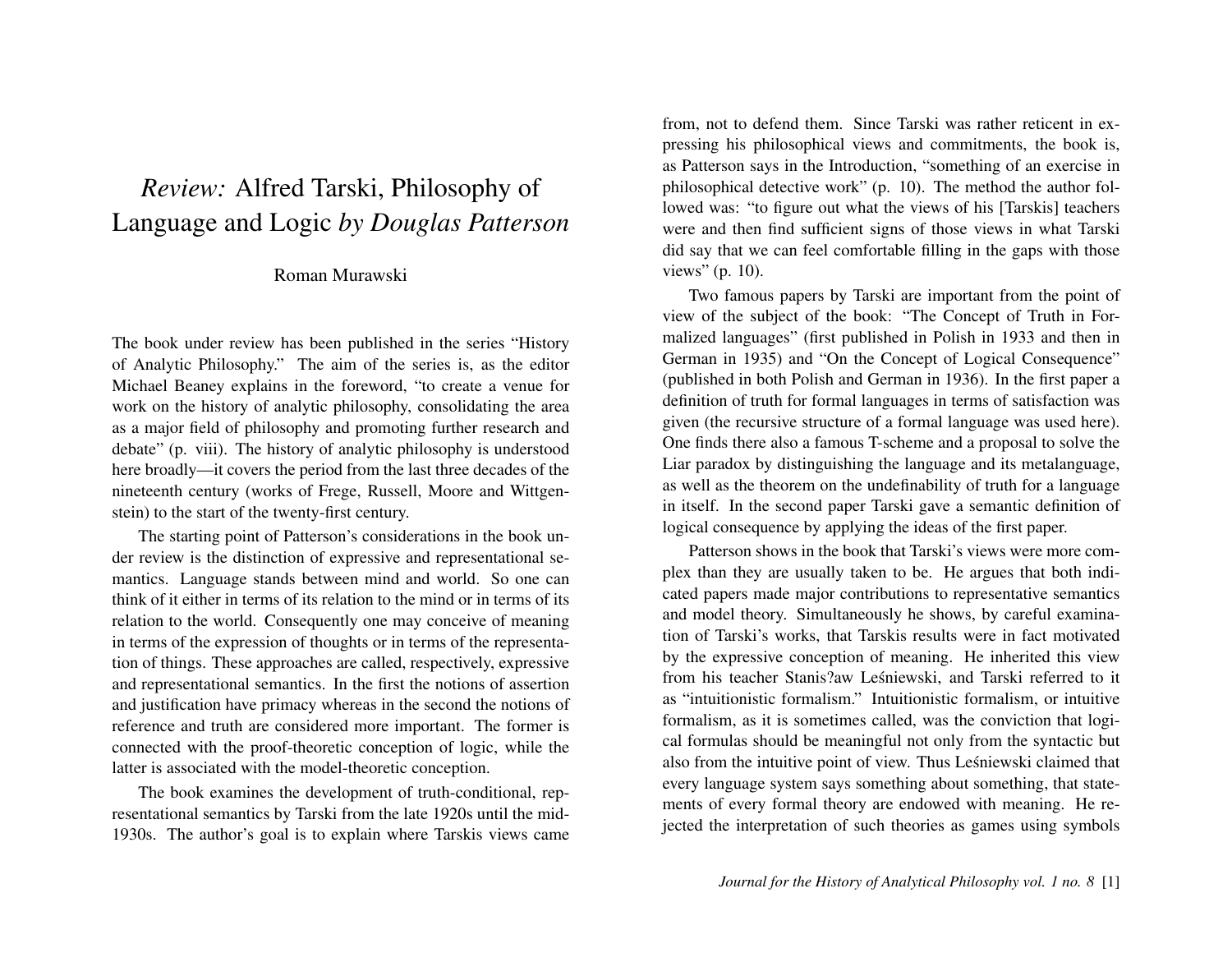void of meaning.

Just this doctrine is the subject of the first chapter of the book. Patterson tries to examine what intuitionistic formalism was, where it came from, and how Tarski conceived of himself as contributing to it. One finds here also information on Lesniewski's early and later ´ work, as well as the work of Kotarbiński. Chapter 2 is about Tarski as an intuitionistic formalist, in particular about his attempts to express discourse about a deductive theory in a deductive theory itself (this was probably inspired by Leśniewski's steps towards formalized syntax). This resulted in several papers on axioms for the consequence relation, each analyzed in Pattersons book. Next Tarski's investigations concerning definability and the completeness of concepts are considered, in particular the paper "Some Methodological Investigations on the Definability of Concepts."

Chapter 3, "Semantics," describes philosophical resistance towards semantic notions (e.g., the Vienna Circle) as well as the opposite trend, the developments in mathematical logic that involved the treatment of semantic concepts (e.g., algebraic logicians, in particular Pierce, Skolem, American Postulate Theorists). Patterson also analyzes Tarski's "On Definable Sets of Real Numbers" vs. intuitionistic formalism.

Chapter 4 is devoted to truth. The author discusses convention T (truth in the Lvov-Warsaw school, semantic concepts in a mathematical theory, T-sentences), Tarski's definition, and evaluates Tarski's account (Tarskian definitions and Tarski's "theory," reduction and physicalism, correspondence and deflationism).

Chapter 5 discusses indefinability and inconsistency in everyday language. The author first examines indefinability before 1931, then he analyzes Tarski's theorem on indefinability and its relations to intuitionistic formalism, as well as Tarski's attempts at axiomatic semantics. In connection with the problem of inconsistencies, views of Kotarbiński are considered.

In Chapter 6, "Transitions: 1933–1935," the 1935 Postscript to

the German translation of Tarski's fundamental paper on truth is analyzed. According to Patterson it shows "the influence of [Carnap's] Logical Syntax to some extent, but also shows Tarski moving away from his Polish roots, especially with respect to Leśniewski, in repudiating the allegiance of the main text of The Concept of Truth to the theory of semantical categories and hence to STT [semantic theory of truth] as the true system of logic" (p. 170). Carnap's views on analyticity and truth are also considered.

The last chapter of the book, Chapter 7, is devoted to logical consequence. The following problems are considered here: Tarski's definition, consequence in Logical Syntax, the overgeneration problem and domain variation, the modality problem and "Tarski's Fallacy," the formality problem and the logical constants as well as the evolution of Tarski's account.

The book ends with "Conclusions," which discusses the Unity of Science Congress held in Paris in 1935 and the reception of semantics. Patterson holds that Tarski seems to have been convinced by the episodes there, and that to him the attitude of Warsaw logicians to separate philosophical views from the scientific work in logic was the right one. He also remarks that "Tarski's philosophical career ended with something of a whimper: the conception that got him started, Intuitionistic Formalism, contained the seeds of its own destruction when Tarski turned it on semantic concepts. His approach to truth was greeted initially with incomprehension by its critics and to some extent its supporters. The techniques he introduced went on to an illustrious life in logic and the philosophy of language, but he himself went on in logic and mathematics" (p. 232).

The length limits by the publisher forced the author, as he explains in the Introduction, to omit some subjects and figures. He decided to stick to figures and works that Tarski himself mentions. In particular one finds in the book no discussion of Bertrand Russell and Gottlob Frege. Tarski received at least some information on Frege from Leśniewski but Frege played no direct role in his own thought. Russell's *Principia Mathematica* have been mentioned by